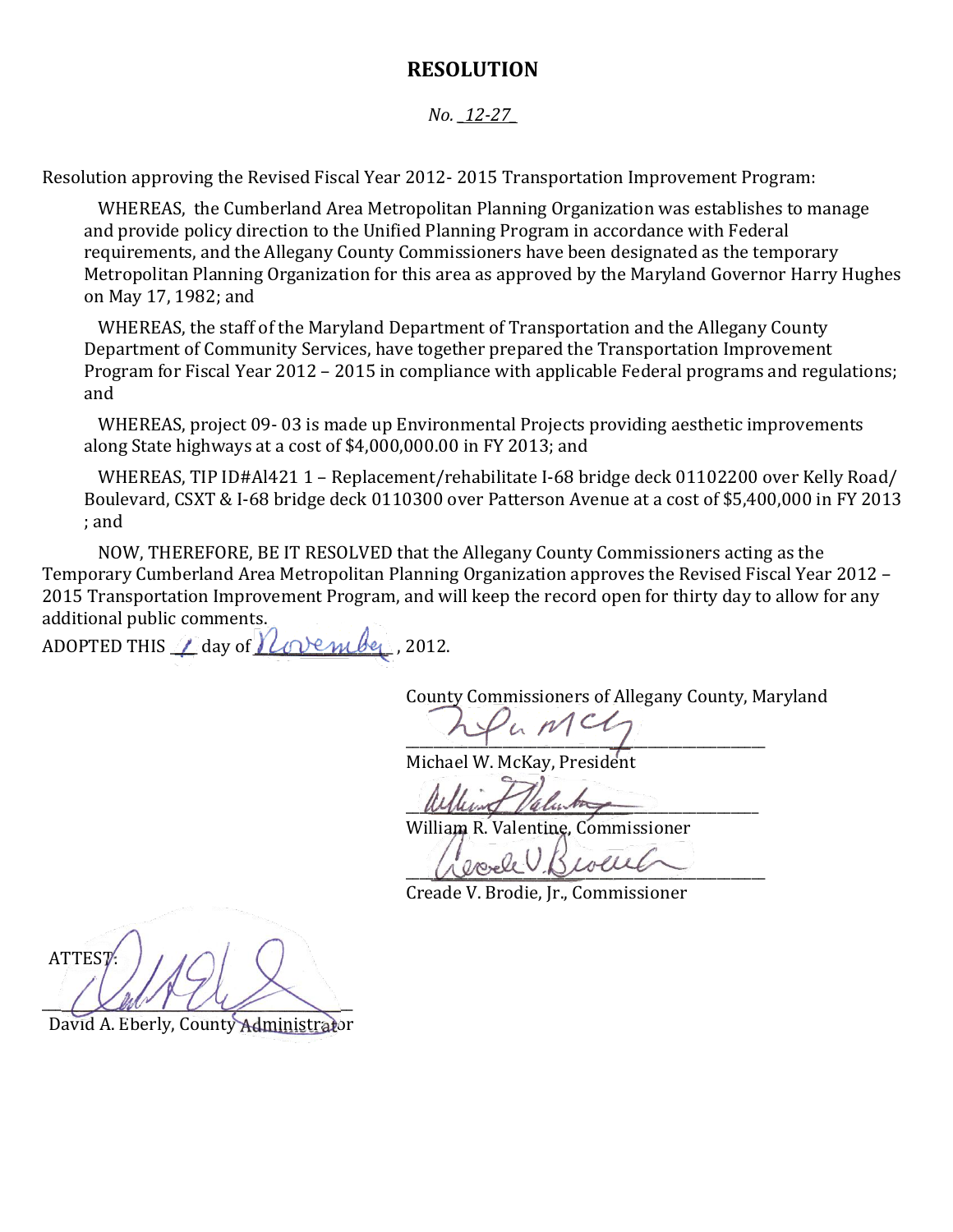## **CUMBERLAND URBANIZED AREA**

# **FY 2012-2014 TRANSPORTATION IMPROVEMENT PROGRAM**

| Project Code                       | $09-3$                                                                              | STIP#                 |                       | SPP Categories 1     |       |       |
|------------------------------------|-------------------------------------------------------------------------------------|-----------------------|-----------------------|----------------------|-------|-------|
|                                    | Project Name Environmental Projects                                                 | Limits                | Areawide              |                      |       |       |
|                                    | <i>Improvement Description</i> Provide aesthetics improvements along State highways |                       |                       |                      |       |       |
|                                    | Responsible Agency SHA/MDOT                                                         |                       |                       |                      |       |       |
|                                    |                                                                                     |                       |                       |                      |       |       |
| Current Road Type<br>Current Lanes |                                                                                     |                       | <b>Proposed Lanes</b> |                      |       |       |
| <b>Miles</b>                       | Highway System                                                                      | Primary/<br>Secondary | Funding               | INT/NHS/STP<br>Other | Ratio | 80/20 |
| <b>Related Projects</b>            |                                                                                     |                       |                       |                      |       |       |

*Comments* Bringing forward \$500,000 for preliminary engineering in FY 2012 from construction in FY 2014.

|                 | <b>BIENNIAL</b> | <b>ELEMENT</b> |         | <b>POST</b> | FY 2012-2014 |
|-----------------|-----------------|----------------|---------|-------------|--------------|
| Phase           | FY 2012         | FY 2013        | FY 2014 | FY 2014     | <b>TOTAL</b> |
| PP              |                 |                |         |             |              |
| PE (State)      | 130             | 230            | 30      |             | 390          |
| PE (Fed)        | 520             | 920            | 120     |             | 1,560        |
| <b>ROW</b>      |                 |                |         |             |              |
| CONSTR. (State) | 570             | 570            | 270     |             | 1,410        |
| CONSTR. (Fed)   | 2,280           | 2,280          | 1,080   |             | 5,640        |
| Total (State)   | 700             | 800            | 300     |             | 1,800        |
| Total (Fed)     | 2,800           | 3,200          | 1,200   |             | 7,200        |
| TOTAL           | 3,500           | 4,000          | 1,500   |             | 9,000        |

Project Cost (000's)

MPO Approval